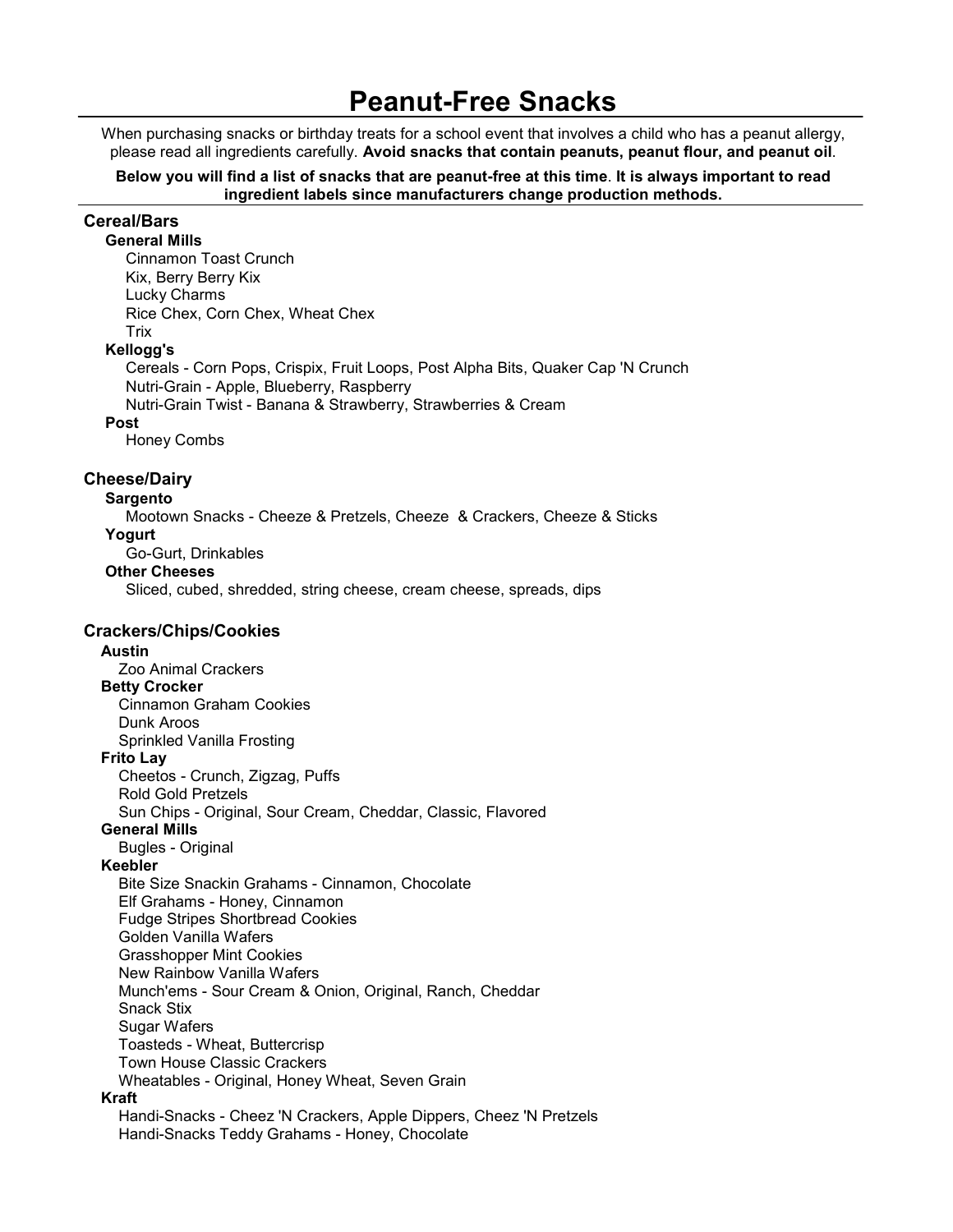## Crackers/Chips/Cookies continued

### Nabisco

 Air Crisps Potato - Sour Cream & Onion, Ranch, Barbeque, Cheddar Pretzel - Original Ritz - Original Wheat Thins - Original, Ranch Barnum Animal Crackers Cheddar Sportz Cheese Nips Dizzy Grizzlies - Vanilla Frosted, Chocolate Frosted Graham Crackers - Honey Maid, Cinnamon, Chocolate Newtons - Fig, Cobblers, Raspberry, Apple Ritz Crackers - Original Saltine Crackers Teddy Cheddy Teddy Grahams - Cinnamon, Chocolatey Chip, Chocolate, Honey Triscuits, Triscuit Thin Crisps Wheat Thins Old Dutch Baked Cheez Curls **Chips**  Crunchy Curls Pretzels Pepperidge Farm Butter Thins Goldfish - any flavor Goldfish Graham Snacks - Honey, Cinnamon, Golden

#### **Pringles**

 Any flavor **Sunshine**  Big Cheez-It Cheez-It - Regular, Reduced Fat Hi Ho Crackers - Regular, Reduced Fat

### Fruit

 Fresh - Apples, Bananas, Oranges Packaged Fruit - Apple Sauce, Apple Sauce mixes, Diced Pears, Peaches, Raisins, Mandarin Oranges Fruit Snacks - Fruit Roll Ups, Fruit by the Foot, Fun Fruit

### Jell-O and Pudding Snacks

#### Popcorn

 Barrel O'Fun Corn Pops (No Kernels) Frito Lay Cheddar Cheese Chester's Popcorn Butter Old Dutch Popcorn

Carmel PuffCorns, Cheddar, White, White Cheddar

### **Vegetables**

Fresh Carrot Sticks, Celery Sticks